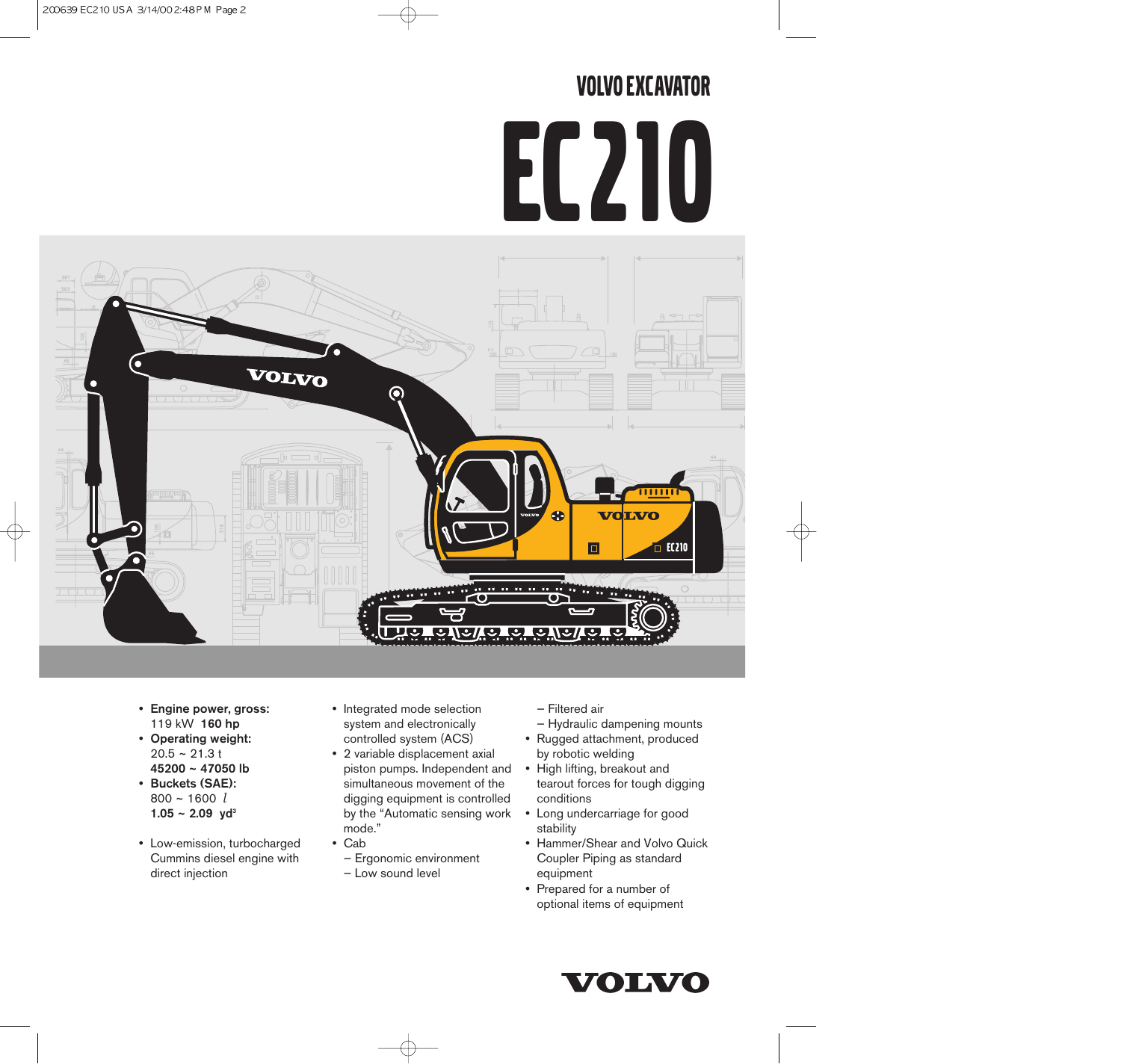### ENGINE

*The engine is a low-emission, turbocharged, 4-stroke diesel engine with water cooling, direct injection and aftercooler, especially developed for excavator use.*

*The machine can work at any job site, contributing to good fuel economy, low sound level, less wear and a longer life.*

Air filter: 3-stage, includes pre-cleaner

Automatic idling system: Reduces the engine speed to an idling speed when levers and pedals are not activated.

|                                 |                       | 1900 rpm  |
|---------------------------------|-----------------------|-----------|
| Net (ISO 9249/DIN 6271)  107 kW |                       | 143 hp    |
| Gross (SAE J1349) 119 kW        |                       | 160 hp    |
|                                 |                       |           |
|                                 | 456 lb-ft at 1500 rpm |           |
|                                 |                       |           |
|                                 |                       | 358 cu.in |
|                                 |                       | 4.02"     |
|                                 |                       | 4.72"     |



### ELECTRICAL SYSTEM

*Well-protected electrical system with high capacity. Double lock harness plugs are waterproof to ensure secure connections and prevent corrosion.*

*The relays and solenoid valves are shielded to prevent accidental damage or terminal contact.*

*The master switch, for disconnecting the battery, is standard.*

**ACS system**, providing integrated mode selection functions and self-diagnostic mode, is standard.



# SWING SYSTEM

*The superstructure is swung by the means of an axial piston motor and a planetary reduction unit. Automatic swing holding brake and anti-rebound valve are standard.*

Max. swing speed .......................... 11.6 rpm Max. swing torque ............................ 7370 kg·m 53310 lb·ft



# UNDERCARRIAGE

*The undercarriage has an X-shaped frame. The greased and sealed track chain is standard.*

| Shoe width, triple grouser 600/700/800 (Std.)/900 mm |                       |     |
|------------------------------------------------------|-----------------------|-----|
|                                                      | 24"/28"/32"(Std.)/36" |     |
|                                                      |                       | 24" |
|                                                      |                       | 36" |
|                                                      |                       |     |
|                                                      |                       |     |



### DRIVE

*Each track is powered by an automatic two speed travel motor.*

*The track brakes are multi-disc, spring-applied and hydraulicreleased.*

*The travel motor, brake and planetary gears are wellprotected in the track frame.*

| 41230 lb        |
|-----------------|
|                 |
| $2.0 / 3.4$ mph |
|                 |

# SERVICE REFILL CAPACITIES

|                                         | 92 gal      |
|-----------------------------------------|-------------|
| Hydraulic system, total  285 <i>l</i>   | 75 gal      |
|                                         | 45 gal      |
|                                         | 6 gal       |
|                                         | 7 gal       |
| Swing reduction unit 6 <i>l</i>         | $1.6$ gal   |
| Travel reduction unit  2 x 5.8 <i>l</i> | 2 x 1.5 gal |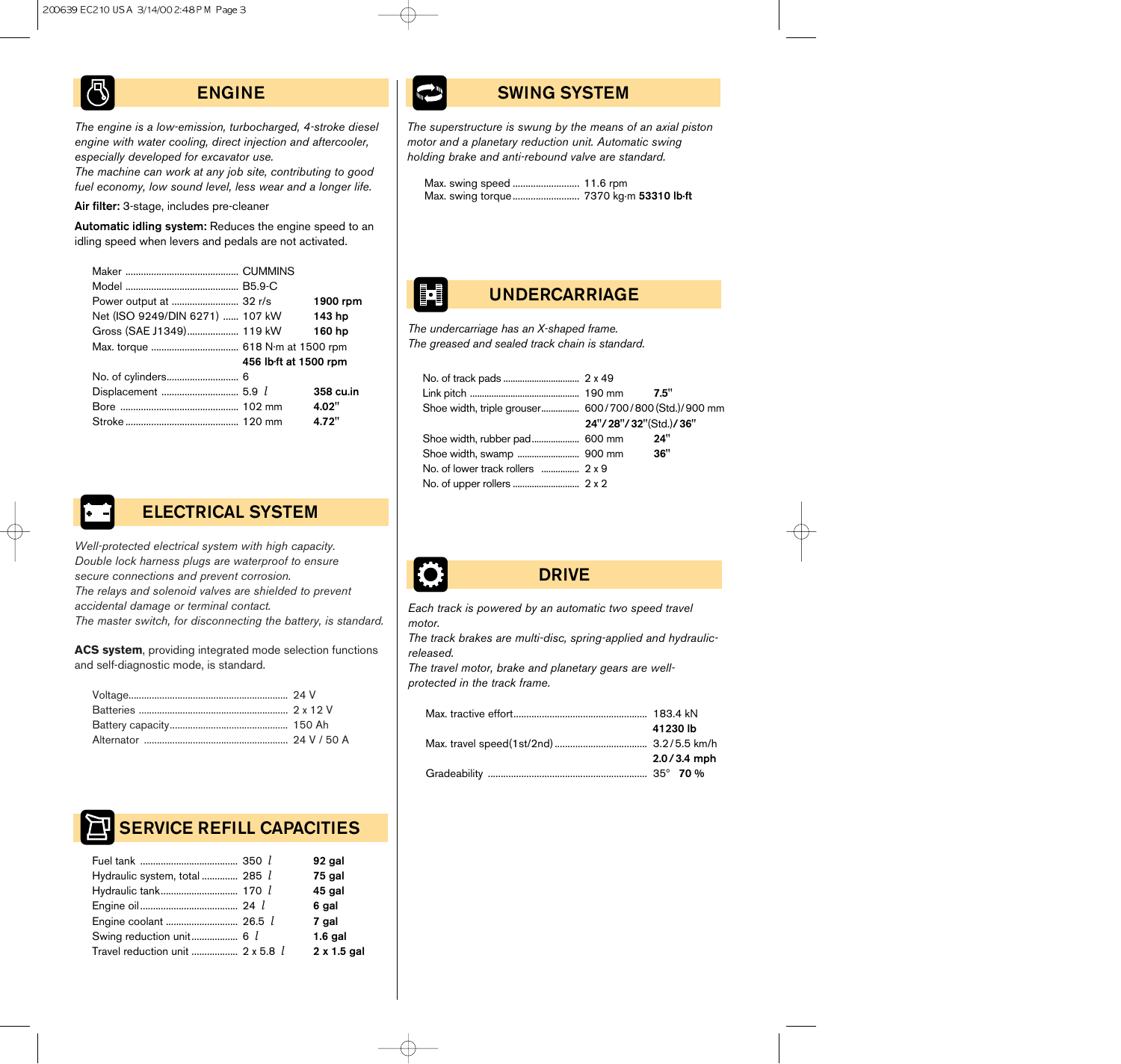*Note: For lift capacity including bucket, simply subtract actual weight of the pin on bucket or the bucket with quick coupler from the following values.*

| <b>Across</b><br>under-                                                                            | Lifting<br>hook                                                                                                                                                             |              | 3 m, 10'                                                                                 |                              |                                                                               |                                                  | $4.5$ m, $15'$                                                                   |                                    |                                                                                                      |                                                  | 6 m, 20'                                                 |                                              |                                                                     |                                               | $7.5$ m, $25'$                                       |                                              |                                                                     |                                                                       |                                                                                  |                                                                            | Max.reach                                                                                  |                                                                                                                                          |
|----------------------------------------------------------------------------------------------------|-----------------------------------------------------------------------------------------------------------------------------------------------------------------------------|--------------|------------------------------------------------------------------------------------------|------------------------------|-------------------------------------------------------------------------------|--------------------------------------------------|----------------------------------------------------------------------------------|------------------------------------|------------------------------------------------------------------------------------------------------|--------------------------------------------------|----------------------------------------------------------|----------------------------------------------|---------------------------------------------------------------------|-----------------------------------------------|------------------------------------------------------|----------------------------------------------|---------------------------------------------------------------------|-----------------------------------------------------------------------|----------------------------------------------------------------------------------|----------------------------------------------------------------------------|--------------------------------------------------------------------------------------------|------------------------------------------------------------------------------------------------------------------------------------------|
| carriage<br>Along                                                                                  | related<br>to<br>ground                                                                                                                                                     |              |                                                                                          |                              | 려                                                                             |                                                  |                                                                                  |                                    | 胡                                                                                                    |                                                  | 내                                                        |                                              | 벼                                                                   |                                               |                                                      |                                              | 門                                                                   |                                                                       |                                                                                  |                                                                            | 門                                                                                          | Max.                                                                                                                                     |
| under-<br>carriage                                                                                 | level<br>m/ft                                                                                                                                                               |              | $\mathbb{b}$                                                                             | t                            | $\mathbf{b}$                                                                  | t                                                | lb                                                                               | t                                  | $\mathbb{b}$                                                                                         | t                                                | lb                                                       | t                                            | $\mathbb{b}$                                                        | $\mathbf t$                                   | lb                                                   | t                                            | $\mathbf{b}$                                                        | t                                                                     | lb                                                                               | t                                                                          | $\mathbf{b}$                                                                               | m/ft                                                                                                                                     |
| <b>Monobloc</b><br>boom<br>5.7 <sub>m</sub><br>18'8"<br>$\pm$<br>Arm<br>1.8 <sub>m</sub><br>5'11"  | 6<br>20'<br>4.5<br>15'<br>3<br>10'<br>5'<br>1.5<br>$\mathbf{0}^{\prime}$<br>$\mathbf 0$<br>$-5'$<br>$-1.5$<br>$-3 - 10$                                                     |              | $*1.2 *26480$                                                                            |                              | $*1.2$ *26480                                                                 | 7.4<br>6.4<br>6.6                                | 16030<br>13800<br>13870<br>14210                                                 | *10.6                              | $*7.6 *16430$<br>23520<br>*22950<br>*9.2 *19930                                                      | 4.8<br>4.6<br>4.4<br>4.3<br>4.3                  | 10360<br>9910<br>9500<br>9280<br>9280                    | $*6.3$<br>$*7.1$<br>7.1<br>6.9<br>6.9        | *13830<br>*15360<br>15200<br>14940<br>14950                         |                                               |                                                      |                                              |                                                                     | 4.8<br>3.8<br>3.4<br>3.3<br>3.4<br>3.8<br>4.8                         | 10720<br>8510<br>7540<br>7210<br>7410<br>8300<br>10690                           | $*6.1$<br>5.9<br>5.3<br>5.1<br>5.3<br>6.0<br>$*7.1$                        | *13400<br>13200<br>11750<br>11310<br>11690<br>13180<br>*15690                              | 6.1 / 19.8<br>6.9 / 22.6<br>7.4 / 24.1<br>7.5/24.5<br>7.2/23.7<br>6.7 / 21.9<br>5.7/18.5                                                 |
| <b>Monobloc</b><br>boom<br>5.7 <sub>m</sub><br>18'8"<br>$\pm$<br>Arm<br>2.3 <sub>m</sub><br>7'7''  | 7.5<br>25'<br>6<br>20'<br>4.5<br>- 15'<br>10'<br>3<br>1.5<br>5'<br>0'<br>0<br>$-1.5$<br>-5<br>-3<br>$-10'$<br>-4.5 -15'                                                     |              | *9.5 * 21850<br>12.8 27310 13.6 * 29420                                                  | $*9.5$                       | *21850                                                                        | $*7.0$<br>7.1<br>6.6<br>6.4<br>6.4<br>6.5<br>6.8 | 15050<br>15230<br>14290<br>13880<br>13840<br>14070<br>14780                      | *10.5 <br>11.0<br>*10.9 <br>$*9.9$ | *7.0 *15050<br>*8.9 *19100<br>*22570<br>23610<br>23560*<br>*21310<br>*7.2 *14980                     | 5.0<br>4.9<br>4.7<br>4.5<br>4.3<br>4.3<br>4.4    | 10810<br>10540<br>10070<br>9610<br>9320<br>9240<br>9450  | $*5.9$<br>$*6.8$<br>7.1<br>7.0<br>6.9<br>7.0 | *5.5 *12070<br>*12940<br>*14650<br>15320<br>14990<br>14910<br>15140 | 3.4<br>3.3<br>3.2                             | 7220<br>7030<br>6900                                 | 5.2<br>5.1<br>5.0                            | 11200<br>10990<br>10850                                             | *5.7<br>4.2<br>3.5<br>3.1<br>3.0<br>3.1<br>3.4<br>4.1<br>6.4          | 12610<br>9380<br>7700<br>6910<br>6630<br>6780<br>7450<br>9160<br>14540           | $*5.7$<br>$*5.6$<br>5.4<br>4.9<br>4.7<br>4.8<br>5.3<br>6.6<br>$*6.7$       | *12610<br>*12280<br>11870<br>10730<br>10360<br>10640<br>11770<br>14620<br>*14700           | 5.4 / 17.3<br>6.7 / 21.7<br>7.4 / 24.3<br>7.8 / 25.7<br>7.9 / 26.0<br>7.7/25.4<br>7.2 / 23.6<br>6.3 / 20.5<br>4.7/15.2                   |
| <b>Monobloc</b><br>boom<br>5.7 <sub>m</sub><br>18'8"<br>$\pm$<br>Arm<br>2.9 <sub>m</sub><br>9' 6'' | 7.5<br>25'<br>6<br>20'<br>4.5<br>15<br>3<br>$10^{\circ}$<br>5'<br>1.5<br>$\mathbf 0$<br>$\mathbf{0}^{\prime}$<br>$-1.5$<br>-5<br>-3<br>-10<br>-4.5 -15'                     | 12.5<br>12.1 | *4.9 *11410<br>*9.4 * 21340<br>26810<br>*25870                                           | $*9.4$<br>$*14.8$<br>$*12.1$ | $*4.9$ *11410<br>*21340<br>*32130<br>25870                                    | 7.2<br>6.7<br>6.4<br>6.4<br>6.4<br>6.6           | 15590<br>14500<br>13890<br>13700<br>13820<br>14280                               | $*9.8$<br>*10.8<br>10.9<br>$*10.4$ | *8.0 *17280<br>*21240<br>*23460<br>23430<br>*22400<br>*8.6 *18300                                    | $*4.8$<br>5.0<br>4.7<br>4.5<br>4.3<br>4.2<br>4.3 | *10650<br>10700<br>10190<br>9670<br>9300<br>9130<br>9200 | $*5.4$<br>$*6.3$<br>7.2<br>7.0<br>6.9<br>6.9 | *4.8 *10650<br>*11740<br>*13600<br>15400<br>14980<br>14800<br>14880 | 3.5<br>3.4<br>3.3<br>3.2<br>3.1               | 7480<br>7270<br>7020<br>6830<br>6780                 | 5.2<br>5.1<br>5.0<br>5.0                     | $*5.1$ *11190<br>11270<br>11000<br>10790<br>10730                   | $*4.5$<br>3.7<br>3.1<br>2.8<br>2.7<br>2.8<br>3.0<br>3.5<br>4.9        | *9950  <br>8210<br>6900<br>6260<br>6010<br>6100<br>6600<br>7830<br>11060         | $*4.5$<br>$*4.2$<br>$*4.1$<br>$*4.2$<br>4.3<br>4.4<br>4.7<br>5.6<br>$*6.6$ | *9950<br>*9220<br>*9060<br>'9300<br>9400<br>9590<br>10430<br>12440<br>*14470               | 6.2 / 19.9<br>7.3 / 23.8<br>8.0 / 26.2<br>8.4 / 27.5<br>8.5 / 27.8<br>8.3 / 27.1<br>7.8 / 25.5<br>6.9 / 22.7<br>5.6 / 18.0               |
| Monobloc<br>boom<br>5.7 <sub>m</sub><br>18'8"<br>$^+$<br>Arm<br>3.9 <sub>m</sub><br>12' 10"        | 7.5<br>25<br>20'<br>6<br>$4.5$ 15'<br>3<br>- 10'<br>1.5<br>$5^{\prime}$<br>$\mathbf 0$<br>$\mathbf{0}^{\prime}$<br>$-1.5$<br>-5'<br>$-3 - 10'$<br>$-4.5 - 15$<br>$-6 - 20'$ | 12.1         | *8.2 * 19420<br>$*6.9$ *15890<br>*9.1 *20690<br>12.3 26460 * 14.3<br>$10.7$ *22470 *10.7 | $*9.1$                       | *8.2 *19420<br>*6.9 *15890<br>*20690<br>25880 12.8 *29020<br>*30820<br>*22470 | $*6.5$<br>6.9<br>6.5<br>6.2<br>6.3<br>6.6        | *13940<br>14910<br>$6.3$   13470 $\mid$ *10.8  <br>13390 *10.7<br>13630<br>14340 |                                    | $*6.5$ *13940<br>$*8.6 *18460$<br>13940 10.1 21810<br>23200<br>23100<br>$*9.8 *21130$<br>*7.3 *15200 | 4.8<br>4.5<br>4.3<br>4.2<br>4.1<br>4.2           | 10440<br>9800<br>9280<br>8960<br>8870<br>9050            | 7.0<br>6.8<br>6.8<br>6.8                     | *5.4 *11630<br>$*6.4 *13910$<br>14990<br>14640<br>14540<br>14740    | 3.6<br>3.6<br>3.4<br>3.3<br>3.1<br>3.1<br>3.0 | 7810<br>7660<br>7370<br>7040<br>6750<br>6580<br>6560 | $*4.1$<br>$*4.3$<br>5.1<br>5.0<br>4.9<br>4.9 | *8970<br>*9450<br>$*4.8 *10470$<br>11040<br>10730<br>10530<br>10520 | $*3.4$<br>3.1<br>2.7<br>2.4<br>2.3<br>2.4<br>2.5<br>2.8<br>3.6<br>5.8 | $*7530$<br>6820<br>5890<br>5380<br>5160<br>5190<br>5510<br>6260<br>7980<br>13550 | $*3.4$<br>$*3.2$<br>$*3.2$<br>$*3.3$<br>$*3.5$<br>3.7<br>4.0<br>4.5<br>5.7 | *7530<br>*7150<br>*7110<br>*7330<br>*7820<br>8230<br>8770<br>10000<br>12840<br>*6.5 *14420 | 7.3 / 23.5<br>8.3 / 26.9<br>8.9 / 29.1<br>9.2 / 30.2<br>9.3 / 30.5<br>9.1 / 29.9<br>8.7 / 28.5<br>7.9 / 25.9<br>6.8 / 22.0<br>4.9 / 15.6 |

#### EC210 (Std. shoe 800 mm, 32", Counterweight 3500 kg, 7720 lb)

Notes: 1. Machine in "Fine Mode – F" (Power Boost), for lift capacities.

2. The above loads are in compliance with SAE and ISO Hydraulic Excavator Lift Capacity Standards.

3. Rated loads do not exceed 87% of hydraulic lifting capacity or 75% of tipping load.

4. Rated loads marked with an asterisk (\*) are limited by hydraulic capacity rather than tipping load

5. Contains metric and U.S. measurement charts.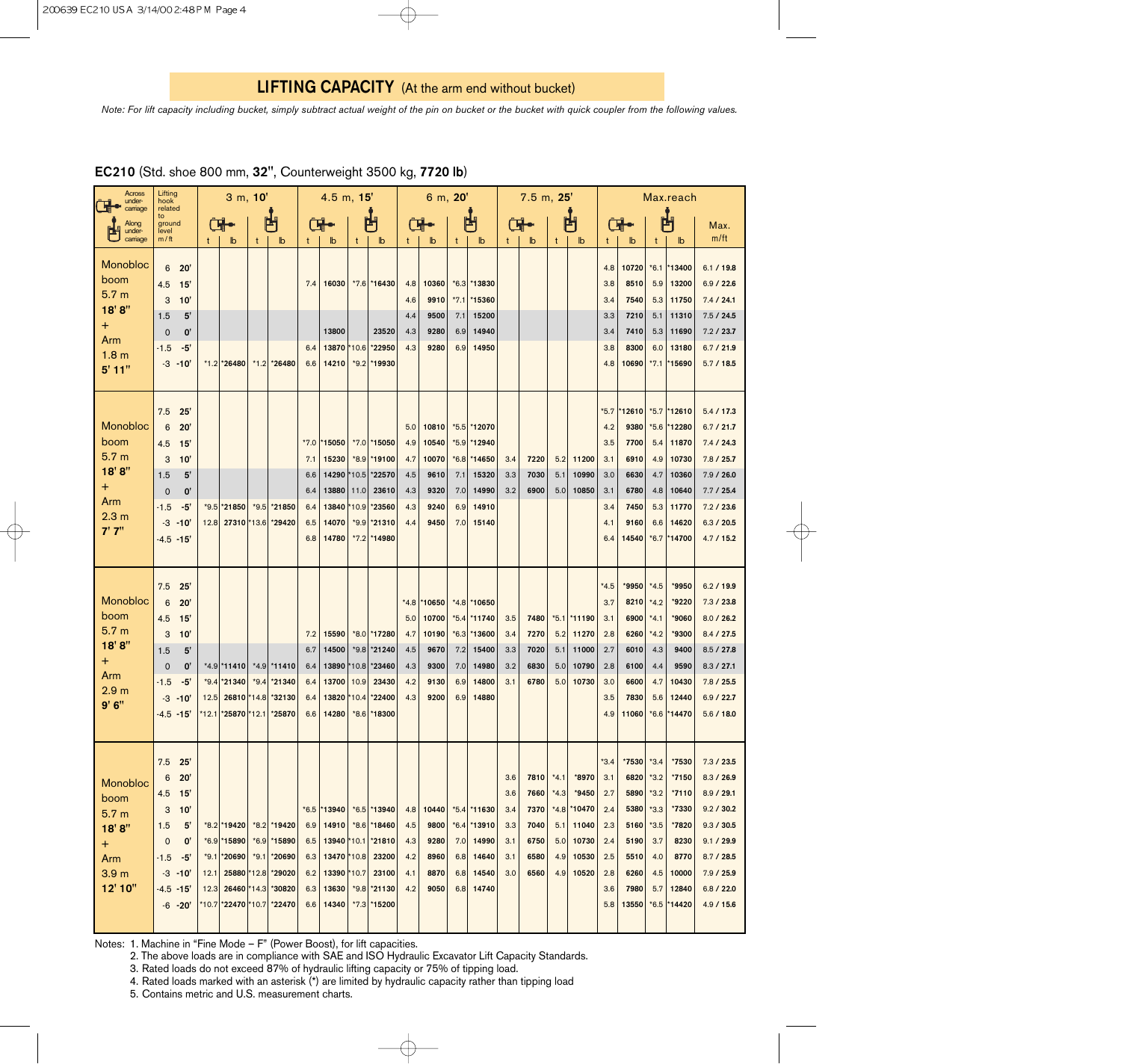# DIMENSIONS



| <b>Boom</b>                         | unit      | Std. 5.7 m, 18'8" |        |        |        |                   |        |                              |        |
|-------------------------------------|-----------|-------------------|--------|--------|--------|-------------------|--------|------------------------------|--------|
| Dipper arm                          |           | 1.8 m,            | 5'11"  | 2.3 m, | 7'7''  | Std. 2.9 m, 9' 6" |        | $3.9 \text{ m}$ , $12' 10''$ |        |
| A. Overall width of upper structure | mm, ft-in | 2710,             | 8'11'' | 2710,  | 8'11'' | 2710,             | 8'11"  | 2710, 8'11"                  |        |
| <b>B.</b> Overall width             | mm, ft-in | 3190,             | 10'6"  | 3190,  | 10'6"  | 3190,             | 10' 6" | 3190,                        | 10'6"  |
| C. Overall height of cab            | mm, ft-in | 2900,             | 9'6''  | 2900,  | 9' 6'' | 2900,             | 9'6''  | 2900,                        | 9'6''  |
| D. Tail swing radius                | mm, ft-in | 2850,             | 9'4"   | 2850,  | 9' 4'' | 2850,             | 9' 4'' | 2850,                        | 9' 4'' |
| E. Overall height of exhaust pipe   | mm, ft-in | 2460,             | 8'1''  | 2460,  | 8'1''  | 2460,             | 8'1''  | 2460,                        | 8'1''  |
| F. Counterweight clearance*         | mm, ft-in | 1025,             | 3'4''  | 1025,  | 3' 4'' | 1025,             | 3' 4'' | 1025,                        | 3' 4'' |
| G. Tumbler length                   | mm, ft-in | 3660,             | 12'0"  | 3660,  | 12' 0" | 3660,             | 12'0"  | 3660,                        | 12'0"  |
| H. Track length                     | mm, ft-in | 4460,             | 14'8"  | 4460,  | 14'8"  | 4460,             | 14'8"  | 4460,                        | 14'8"  |
| I. Track gauge                      | mm, ft-in | 2390,             | 7' 10" | 2390,  | 7' 10" | 2390,             | 7' 10" | 2390,                        | 7' 10" |
| J. Shoe width-Std.                  | mm, in    | 800,              | 32"    | 800,   | 32"    | 800,              | 32"    | 800,                         | 32"    |
| K. Min. ground clearance*           | mm, ft-in | 460,              | 1'6''  | 460,   | 1'6''  | 460,              | 1'6''  | 460,                         | 1'6''  |
| L. Overall length                   | mm, ft-in | 9810,             | 32' 2" | 9750,  | 32' 0" | 9690,             | 31'9'' | 9670,                        | 31'9'' |
| M. Overall height of boom           | mm, ft-in | 3150,             | 10' 4" | 3120,  | 10'3'' | 3000,             | 9' 10" | 3590,                        | 11' 9" |

\* Without shoe grouser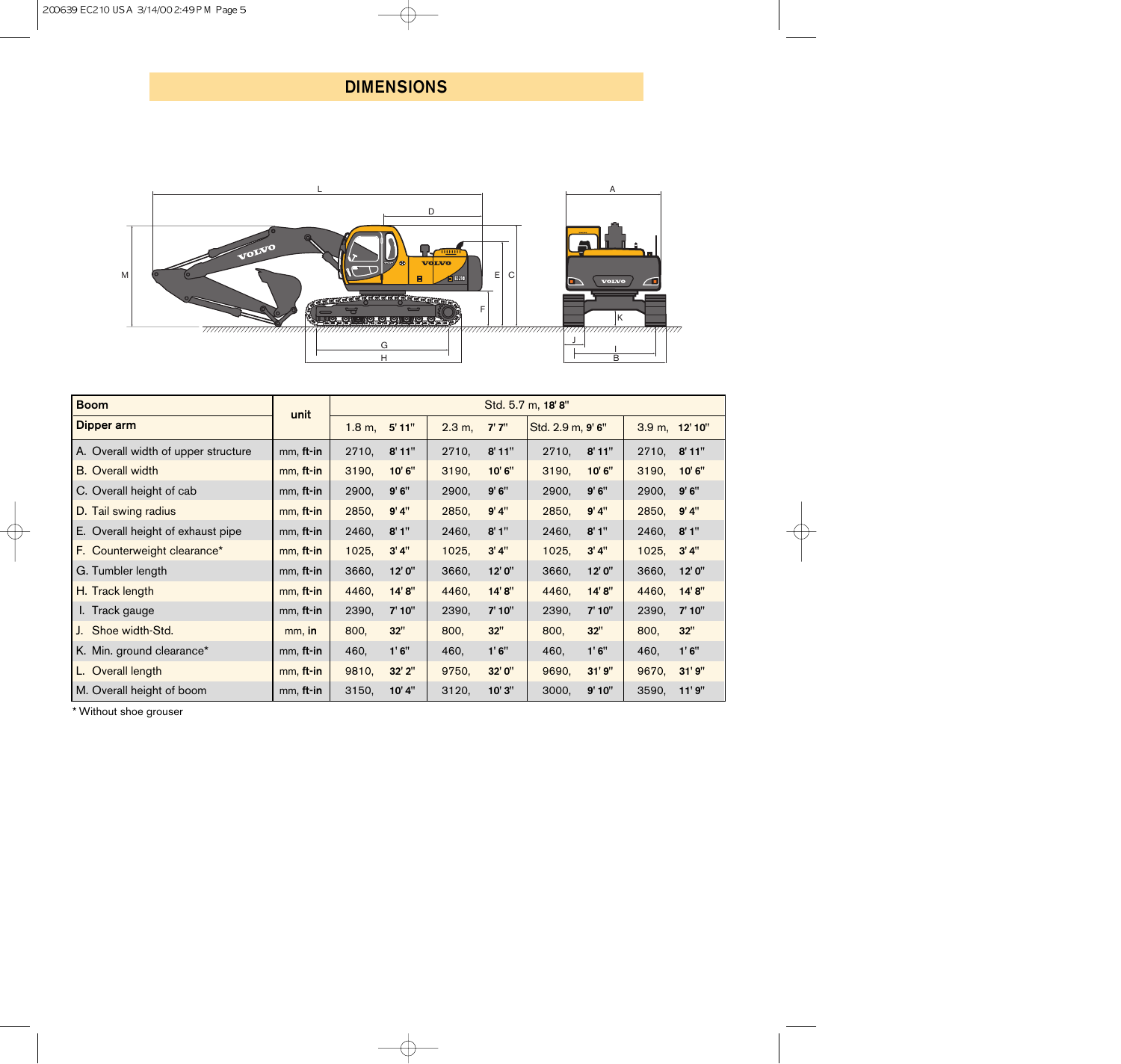# DIMENSIONS



| <b>Description</b> | $5.7$ m, $18'8''$ |                                   |  |  |  |  |  |  |  |
|--------------------|-------------------|-----------------------------------|--|--|--|--|--|--|--|
|                    | Std.              | Heavy duty                        |  |  |  |  |  |  |  |
| Length             | 5910 mm, 19' 5"   | 5910 mm, 19' 5"                   |  |  |  |  |  |  |  |
| Height             | 1585 mm, 5' 2"    | 1585 mm, 5' 2"                    |  |  |  |  |  |  |  |
| Width              | 670 mm, 2' 2"     | 670 mm, 2' 2"                     |  |  |  |  |  |  |  |
| Weight *           |                   | 1740 kg, 3840 lb 1850 kg, 4080 lb |  |  |  |  |  |  |  |

Height

\* Includes cylinder, pin and piping

• Arm



Std. 2.9 m, 9' 6" ( ©  $\circ$  $\sqrt{c}$ 

Length





| <b>Description</b> | $1.8$ m, $5'$ 11"  | $2.3$ m, $7'$ $7''$ | 2.9 m, 9' 6"       | 3.9 m, 12' 10"      |                     |  |
|--------------------|--------------------|---------------------|--------------------|---------------------|---------------------|--|
|                    |                    |                     | Std.               | <b>Heavy duty</b>   |                     |  |
| Length             | 2880 mm, 9' 5"     | 3310 mm, 10' 10"    | 3900 mm, 12' 10"   | 3900 mm, 12' 10"    | 4940 mm, 16' 2"     |  |
| Height             | 1000 mm, 3' 3"     | 880 mm, 2'11"       | 880 mm, 2'11"      | 880 mm, 2'11"       | 820 mm. 2'8"        |  |
| Width              | 440 mm, 1'5"       | 440 mm, 1'5"        | 440 mm, 1'5"       | 440 mm, 1'5"        | 440 mm. $1'5''$     |  |
| Weight *           | 1940 lb<br>880 kg, | 1970 lb<br>895 kg,  | 970 kg,<br>2140 lb | 2270 lb<br>1030 kg, | 1120 kg,<br>2470 lb |  |

\* Includes cylinder, piping and linkage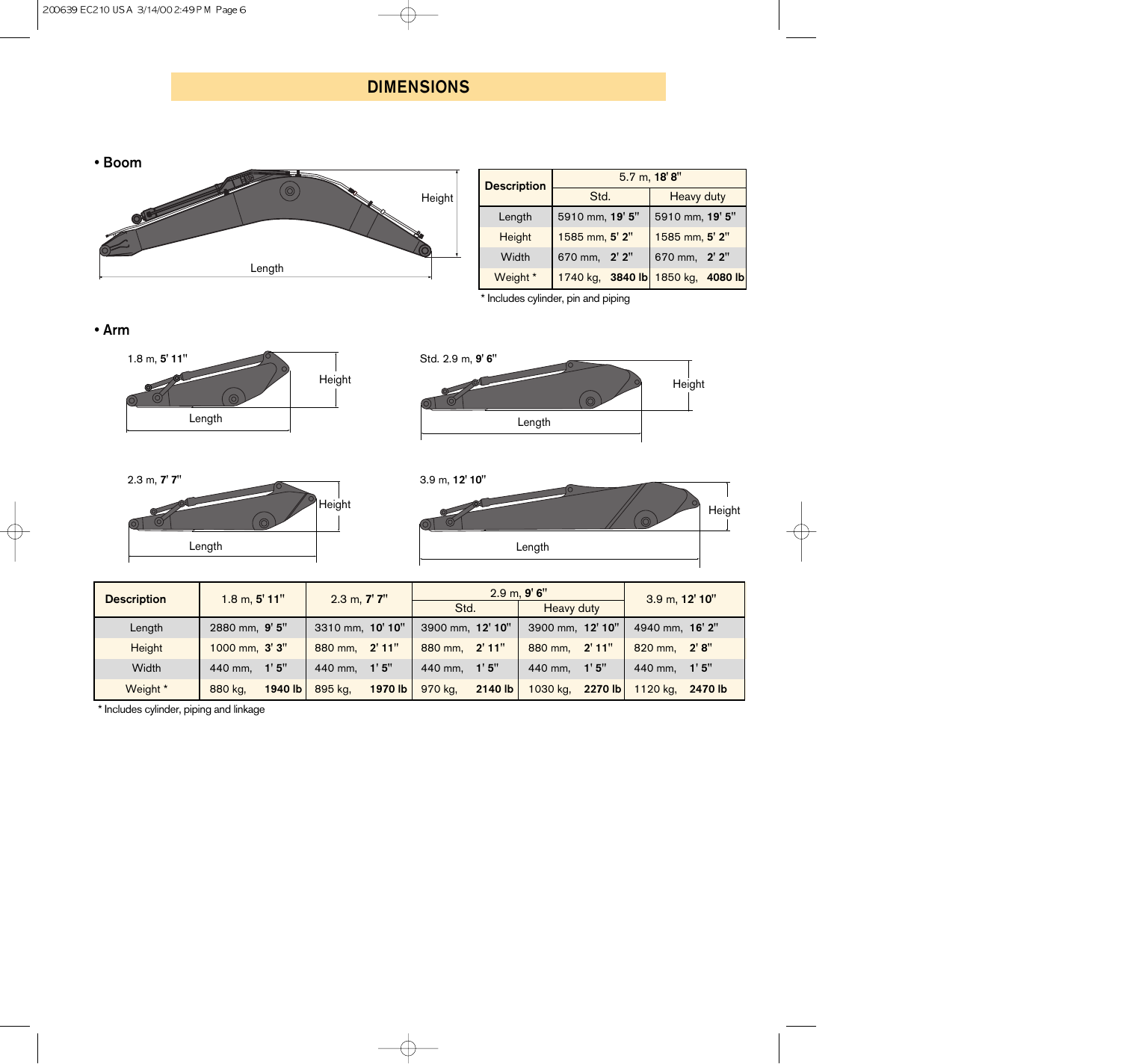# WORKING RANGES



• Std. 5.7 m, 18' 8" boom with pin on bucket

| Dipper arm                          | unit      | $1.8$ m, $5'$ 11" | $2.3$ m, $7'7''$ | Std. 2.9 m, 9' 6" | 3.9 m, 12' 10"  |
|-------------------------------------|-----------|-------------------|------------------|-------------------|-----------------|
| A. Max. digging reach               | mm, ft-in | 8930, 29' 4"      | 9410, 30'10"     | 9940, 32' 7"      | 10760, 35' 4"   |
| B. Max. digging reach on ground     | mm, ft-in | 28'8"<br>8740.    | 30' 3"<br>9230.  | 9750, 32' 0"      | 10610, 34' 10"  |
| C. Max. digging depth               | mm, ft-in | 18' 6"<br>5630,   | 20' 1"<br>6130.  | 6730, 22' 1"      | 7730, 25' 4"    |
| D. Max. digging depth (8' level)    | mm, ft-in | 5320, 17' 5"      | 5910. 19' 5"     | 6510, 21'4"       | 7550, 24' 9"    |
| E. Max. vertical wall digging depth | mm, ft-in | 4230, 13'11"      | 5370, 17'7"      | 5830, 19'2"       | 6570, 21'7"     |
| F. Max. cutting height              | mm, ft-in | 8830, 29' 0"      | 30' 3"<br>9230.  | 9450, 31'0"       | 9620, 31'7"     |
| G. Max. dumping height              | mm, ft-in | 20'1"<br>6110.    | 21'0"<br>6410.   | 21' 10"<br>6650.  | 6830, 22' 5"    |
| H. Min. front swing radius          | mm, ft-in | 3920, 12'10"      | 3640, 11'11"     | 12' 0"<br>3650,   | 12' 0"<br>3650, |

| Digging forces with pin on bucket:              |            | unit               | $1.8$ m, $5'$ 11"              | $2.3$ m, $7'$ $7''$            | Std. 2.9 m, 9' 6"             | 3.9 m, 12' 10"               |
|-------------------------------------------------|------------|--------------------|--------------------------------|--------------------------------|-------------------------------|------------------------------|
| Bucket tip radius                               |            | mm, ft-in          | 1470.58"                       | 1470.58"                       | 1470.58"                      | 1470.58"                     |
| Breakout force-bucket<br>(Normal / Power boost) | <b>SAE</b> | kN<br>$\mathbf{I}$ | 138.3 / 151.1<br>31090 / 33960 | 118.7/129.5<br>26680 / 29110   | 118.7/129.5<br>26680 / 29110  | 118.7/129.5<br>26680 / 29110 |
| Tearout force-arm<br>(Normal / Power boost)     | <b>SAE</b> | kN<br>lb           | 146.2 / 159.9<br>32850 / 35940 | 113.8 / 124.6<br>25580 / 28000 | 94.2 / 103.0<br>21170 / 23150 | 78.5 / 86.3<br>17640 / 19400 |
| Rotation angle, bucket                          |            | $\mathbf{o}$       | $158^\circ$                    | $177^\circ$                    | $177^\circ$                   | $177^\circ$                  |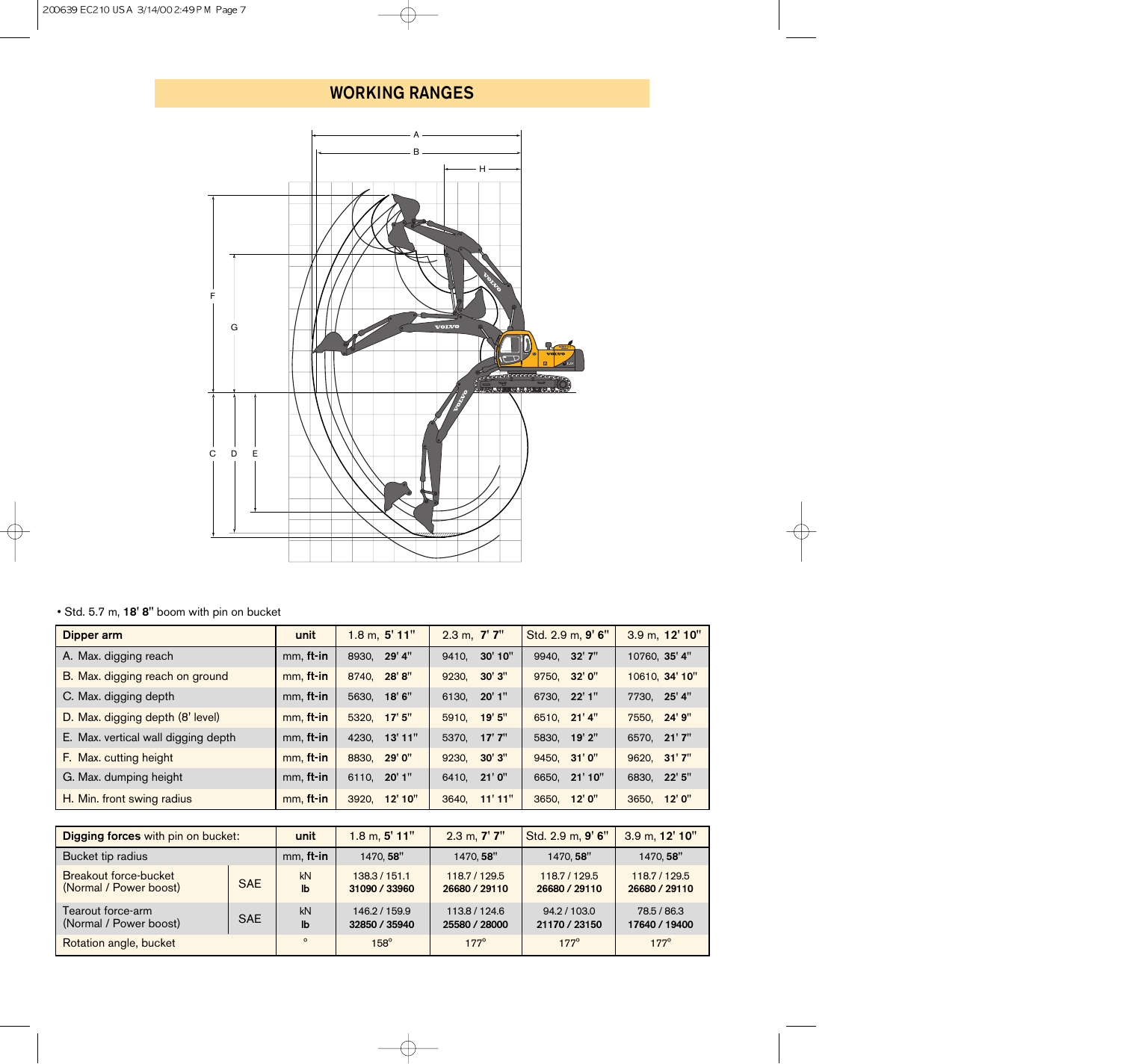

# GROUND PRESSURE

*• Machine with Std. 5.7 m, 18' 8" boom, Std. 2.9 m, 9' 6" arm, 740 kg, 1630 lb bucket and 3500 kg, 7720 lb counterweight.*

| <b>Description</b>       | Shoe width                            | <b>Operating</b><br>weight | <b>Ground</b><br>pressure | <b>Overall</b><br>width |
|--------------------------|---------------------------------------|----------------------------|---------------------------|-------------------------|
|                          | 600 mm<br>24"                         | 20500 kg<br>45190 lb       | 42.2 kPa<br>$6.1$ psi     | 2990 mm<br>9'10''       |
| <b>Triple</b><br>grouser | 700 mm<br>28"                         | 20780 kg<br>45810 lb       | 37.3 kPa<br>5.4 psi       | 3090 mm<br>10'2"        |
|                          | Std. 800 mm<br>32"<br>Std.            | 21060 kg<br>46430 lb       | 32.4 kPa<br>4.7 psi       | 3190 mm<br>10'6''       |
|                          | 900 mm<br>36"                         | 21340 kg<br>47050 lb       | 29.4 kPa<br>$4.3$ psi     | 3290 mm<br>10'10"       |
| Rubber pad               | 600 mm<br>24"                         | 21280 kg<br>46910 lb       | 43.2 kPa<br>$6.3$ psi     | 2990 mm<br>9'10"        |
| Swamp shoe               | 900 mm<br>21420 kg<br>36"<br>47220 lb |                            | 29.4 kPa<br>4.3 psi       | 3300 mm<br>10'10"       |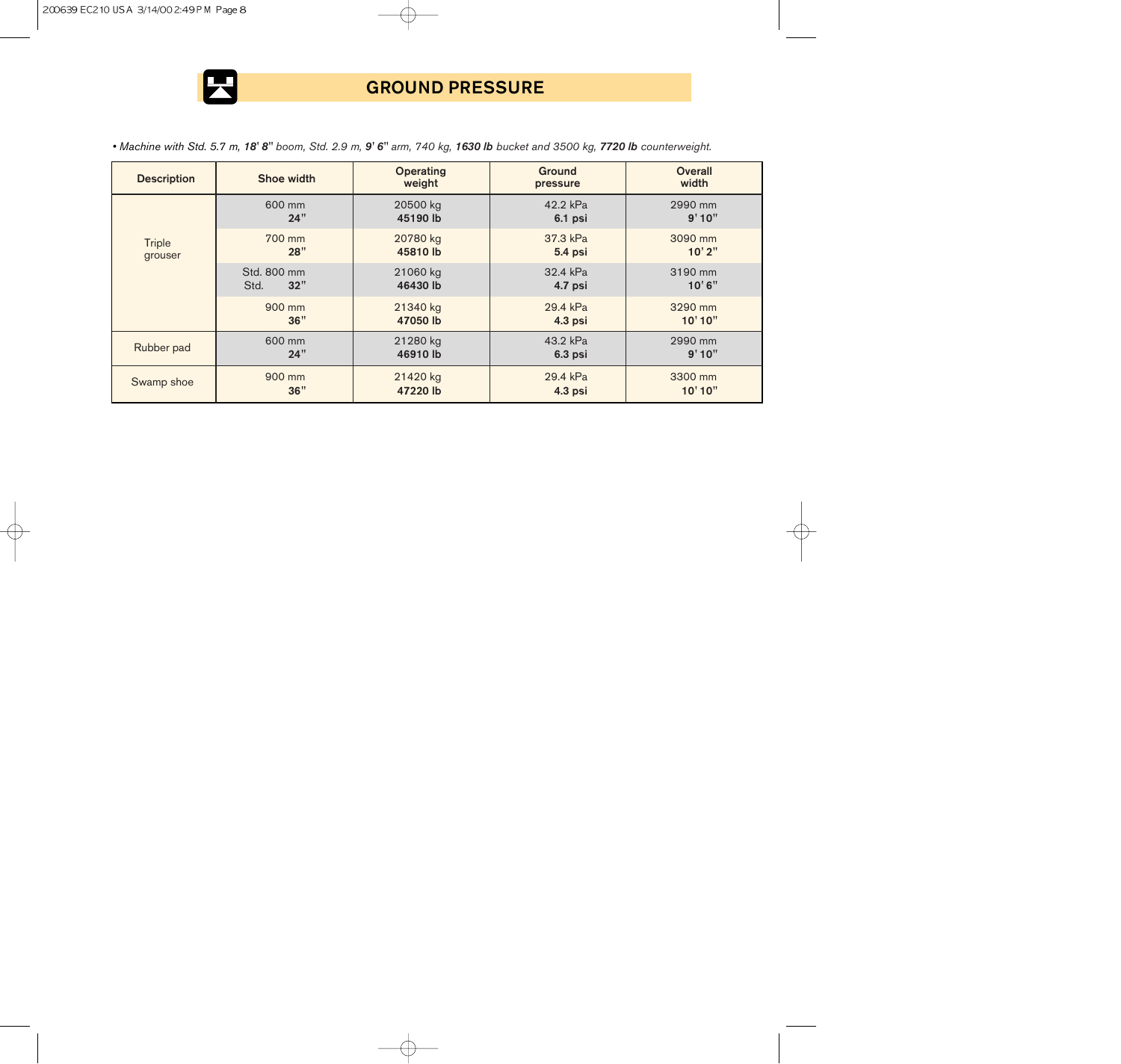# BUCKET & ARM COMBINATION

*Note: Bucket size based on SAE-J296, heaped material with a 1:1 angle of repose.*

### • Max. permitted sizes for pin on buckets

Counterweight: 3500 kg, 7720 lb

| <b>Description</b>                                       | unit               | 1.8m, 5' 11" Arm | 2.3 m, 7' 7" Arm | Std. 2.9 m, 9' 6" Arm 3.9 m, 12' 10" Arm |            |
|----------------------------------------------------------|--------------------|------------------|------------------|------------------------------------------|------------|
| GP bucket 1.5 t/m <sup>3</sup> , 2530 lb/yd <sup>3</sup> | 1, yd <sup>3</sup> | 1600, 2.09       | 1475, 1.93       | 1325, 1.73                               | 1150, 1.50 |
| GP bucket 1.8 t/m <sup>3</sup> , 3030 lb/yd <sup>3</sup> | I, yd <sup>3</sup> | 1400, 1.83       | 1275.1.67        | 1175, 1.54                               | 1000, 1.31 |
| RB bucket 1.8 t/m <sup>3</sup> , 3030 lb/yd <sup>3</sup> | I, yd <sup>3</sup> | 1300, 1.70       | 1175, 1.54       | 1075, 1.41                               | 925, 1.21  |
| RB bucket 2.0 t/m <sup>3</sup> , 3370 lb/yd <sup>3</sup> | , yd <sup>3</sup>  | 1200, 1.57       | 1100, 1.44       | 1000, 1.31                               | 850, 1.11  |

### • Max. permitted sizes for hook on buckets

Counterweight: 3500 kg, 7720 lb

| <b>Description</b>                                       | unit               | 1.8m, 5' 11" Arm | $2.3 m, 7' 7"$ Arm | Std. 2.9 m, 9' 6" Arm 3.9 m, 12' 10" Arm |            |
|----------------------------------------------------------|--------------------|------------------|--------------------|------------------------------------------|------------|
| GP bucket 1.5 t/m <sup>3</sup> , 2530 lb/yd <sup>3</sup> | 1, yd <sup>3</sup> | 1550, 2.03       | 1400, 1.83         | 1275, 1.67                               | 1075, 1.41 |
| GP bucket 1.8 t/m <sup>3</sup> , 3030 lb/yd <sup>3</sup> | 1, yd <sup>3</sup> | 1350, 1.77       | 1225, 1.60         | 1100, 1.44                               | 950, 1.24  |
| RB bucket 1.8 t/m <sup>3</sup> , 3030 lb/yd <sup>3</sup> | I, yd <sup>3</sup> | 1250, 1.64       | 1125, 1.47         | 1025, 1.34                               | 875, 1.14  |
| RB bucket 2.0 t/m <sup>3</sup> , 3370 lb/yd <sup>3</sup> | I, yd <sup>3</sup> | 1150.1.50        | 1050, 1.37         | 950, 1.24                                | 800.1.05   |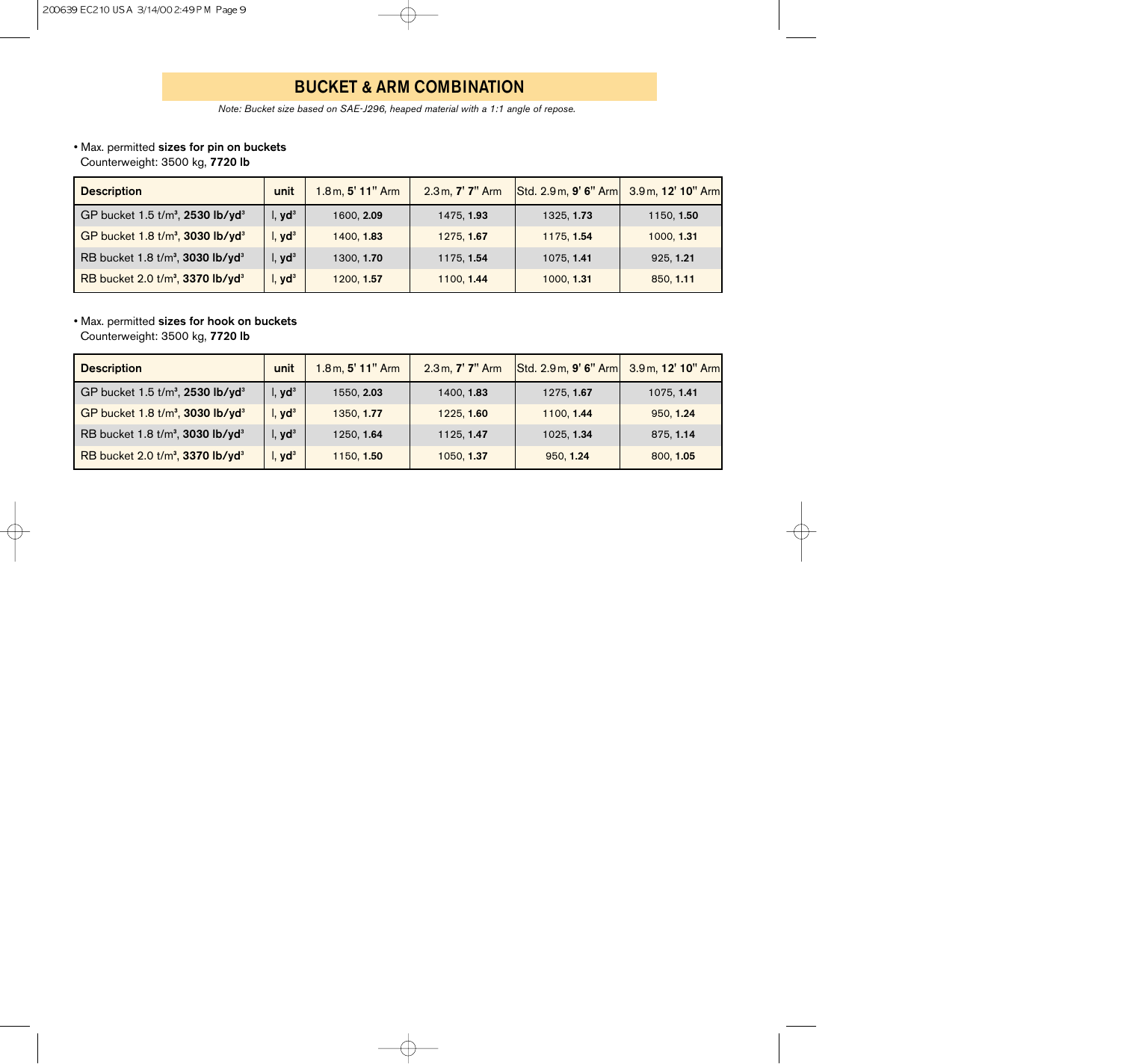# HYDRAULIC SYSTEM

*The hydraulic system, named "Automatic Sensing Work Mode", is designed for high productivity, high digging capacity, high maneuvering precision and good fuel economy.*

*The summation system, boom priority, arm priority, swing priority, and regeneration system of the boom and arm flow are provided for the best operation.*

#### **The following important functions are included in the system;**

**Summation system:** Providing full use of the pump oil flow.

**Boom priority:** Supplying priority to the boom operation for fast raising during loading or deep excavation.

**Arm priority:** Providing priority to the arm operation for faster cycle times during leveling and for increased bucket filling factors while digging.

**Swing priority:** supplying priority to the swing operation for faster swing during simultaneous operations.

**Regeneration system:** Enhancing the cylinder life cycle, preventing cavitation and providing priority to other movements during simultaneous operations.

**Power boost:** All digging and lifting forces are increased.

**Holding valves:** Boom and arm holding valves are standard.

| Pumps                                          |                                           |               |  |  |
|------------------------------------------------|-------------------------------------------|---------------|--|--|
| Main pump:                                     |                                           |               |  |  |
|                                                |                                           |               |  |  |
|                                                | piston pumps                              |               |  |  |
| Maximum flow  2 x 200 <i>l</i> /min 2 x 53 gpm |                                           |               |  |  |
| Pilot pump:                                    |                                           |               |  |  |
|                                                |                                           |               |  |  |
| Maximum flow  19 <i>l/min</i>                  |                                           | 5 gpm         |  |  |
| Hydraulic motors                               |                                           |               |  |  |
|                                                | Travel Variable displacement axial piston |               |  |  |
|                                                | motor                                     |               |  |  |
|                                                | Swing  Fixed displacement piston motor    |               |  |  |
|                                                | with mechanical brake                     |               |  |  |
| Relief valve setting                           |                                           |               |  |  |
|                                                |                                           | 4550/4980 psi |  |  |
| Travel circuit 34.3 MPa                        |                                           | 4980 psi      |  |  |
| Swing circuit  26.5 MPa                        |                                           | 3840 psi      |  |  |
| Pilot circuit  3.9 MPa                         |                                           | 570 psi       |  |  |
| Hydraulic cylinders                            |                                           |               |  |  |
|                                                | 2                                         |               |  |  |
|                                                | bore x stroke  Ø125 mm x 1235 mm          |               |  |  |
|                                                | Ø 4.9" x 48.6"                            |               |  |  |
|                                                | 1                                         |               |  |  |
|                                                |                                           |               |  |  |
|                                                | Ø 5.3" x 60.6"                            |               |  |  |
| Bucket                                         | 1                                         |               |  |  |
|                                                |                                           |               |  |  |
|                                                | Ø 4.7" x 42"                              |               |  |  |
| Bucket, extra short arm                        | 1                                         |               |  |  |
| bore x stroke                                  | Ø 130 mm x 1005 mm                        |               |  |  |
|                                                | Ø 5.1" x 39.6"                            |               |  |  |

### **CAB**

*Easily accessible cab with a wide door and lined with soundabsorbing material.*

*The cab, which is supported by hydraulic dampening mounts to reduce shock and vibration, has all-around visibility. The front windshield can slide up into the ceiling and the lower front glass can be removed.*

Integrated air-conditioning and heating system:

The pressurized and filtered cab air is supplied by a 4-speed fan. The air is distributed via 8 vents.

Ergonomic operator's seat: The adjustable seat and control consoles move independently to accommodate the operator well. The seat has eight different adjustments and a seat belt to meet any operator's requirement.

Sound level: Approved according to the Directive 86/662/EEC. Exterior noise (ISO 6395) mean value of  $L_{WA}$  (sound power level) 104  $dB(A)$ Operator's position (ISO 6396) with the door closed mean value of  $L_{PA}$  (sound pressure level)  $79 \text{ dB}(A)$